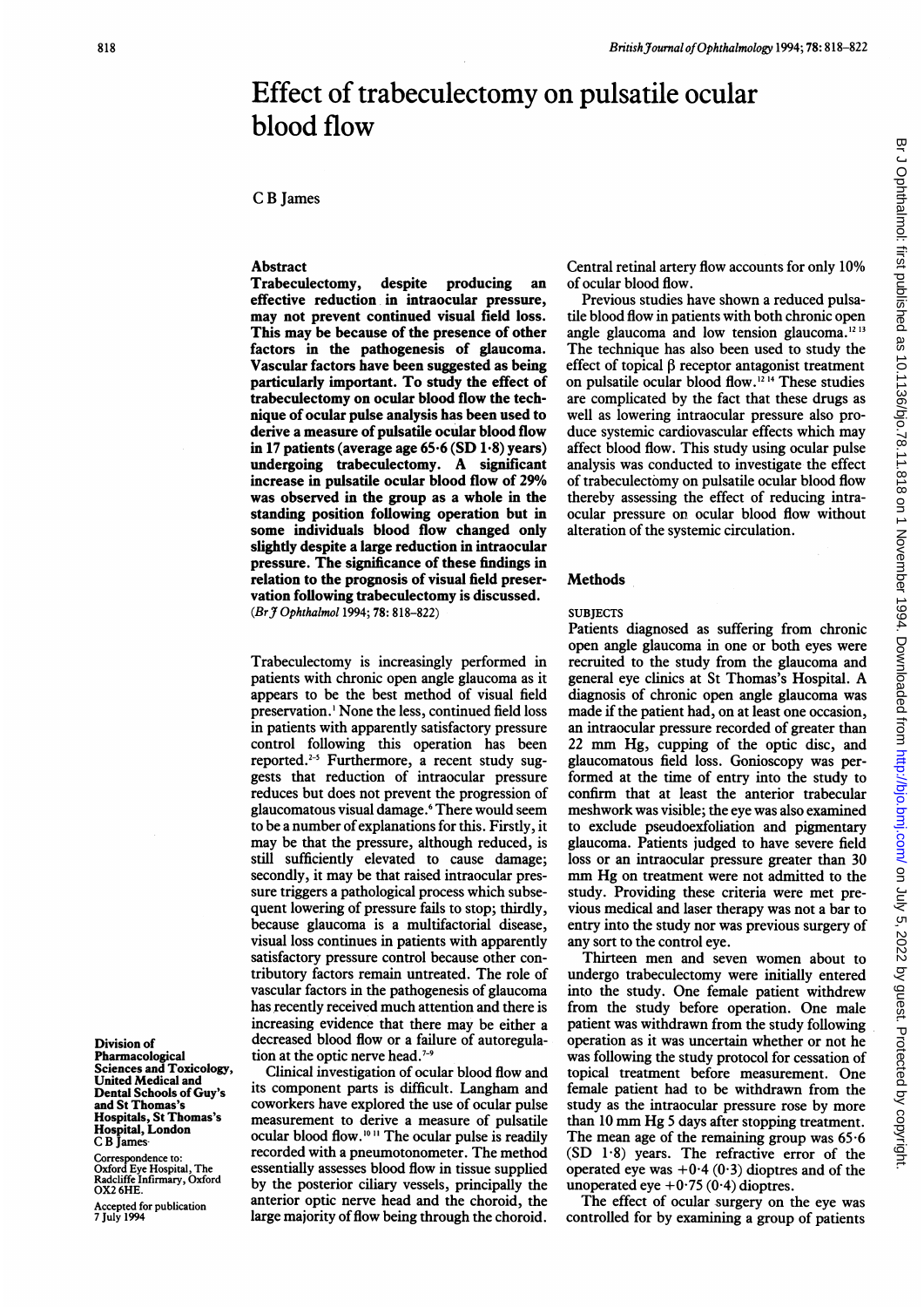without glaucoma or other ocular disease about to undergo cataract extraction and lens implantation. The measurement protocol used in this group was identical to that used in the trabeculectomy patients. Ten subjects, six male and four female, were examined. The mean age of the group was  $67.6$  (3.4) years. The refractive error of the operated eye was  $-2.5(1.2)$  dioptres and of the unoperated eye  $-1.3(1.2)$  dioptres.

# STUDY PROTOCOL

Ethical approval for this study was obtained from the local ethics committee. The following protocol was observed on all patients entering the study. Initial assessment was made with the patient on topical treatment. A full history was taken to include systemic medications (Table 1). Visual acuity and refractive error were measured and slit-lamp examination performed followed by gonioscopy and funduscopy. Topical treatment was suspended for 14 days in both eyes, at the end of which ocular pulse measurements were made with a pneumotonometer connected to a Langham ocular blood flow system in the standing position after <sup>5</sup> minutes' rest and lying position after 10 minutes' rest under oxybuprocaine 0-4% anaesthesia. Four 5 second measurements were made in each eye recording from the right eye first and the results averaged. Heart rate was recorded using an ECG and an autosphygmomanometer was used to measure blood pressure twice in each posture. Mean blood pressure was calculated as diastolic pressure plus one third systemic pulse pressure. Pulsatile ocular blood flow was calculated as previously described.<sup>10 11 13</sup> Patients on triple therapy reduced their medication by one therapy a day. No patient was on carbonic anhydrase inhibitors. The intraocular pressure was measured at <sup>5</sup> days following suspension of treatment; if the pressure had risen by more than <sup>10</sup> mm Hg the patient was withdrawn from the study and treatment immediately recommenced. Follow-

Table 1 Systemic medications of patients involved in the study

| Patient                  | Age | Sex | Calcium<br>antagonist | $\beta$ Receptor<br>antagonist | Diuretic | Other                           |
|--------------------------|-----|-----|-----------------------|--------------------------------|----------|---------------------------------|
| Trabeculectomy patients: |     |     |                       |                                |          |                                 |
|                          | 68  | M   | $\star$               | $\star$                        |          | Chlorthalidone                  |
|                          | 69  | M   |                       |                                |          |                                 |
| 2<br>3                   | 59  | M   |                       |                                |          |                                 |
|                          | 66  | M   |                       |                                |          |                                 |
|                          | 68  | F   |                       |                                |          |                                 |
|                          | 74  | M   |                       |                                | $\star$  | Warfarin, amiodarone, enalapril |
| 4567                     | 59  | M   | $\star$               | $\star$                        |          |                                 |
|                          | 54  | F   |                       |                                |          |                                 |
| $\frac{8}{9}$            | 65  | M   | $\star$               | $\star$                        |          |                                 |
| 10                       | 69  | M   |                       |                                |          |                                 |
| 11                       | 65  | M   |                       | $\star$                        |          | Ibuprofen                       |
| 12                       | 58  | M   |                       |                                |          |                                 |
| 13                       | 76  | M   | $\star$               |                                |          |                                 |
| 14                       | 74  | M   |                       | $\star$                        |          | Hydralazine, metformin          |
| 15                       | 66  | F   |                       |                                |          | Captopril                       |
| 16                       | 75  | F   |                       | $\star$                        |          |                                 |
| 17                       | 51  | F   |                       |                                |          |                                 |
| Cataract patients:       |     |     |                       |                                |          |                                 |
| ı                        | 56  | M   |                       |                                |          | Metformin                       |
|                          | 71  | M   |                       |                                |          | Minocycline                     |
| $\frac{2}{3}$            | 66  | M   |                       |                                |          |                                 |
|                          | 75  | M   | ★                     |                                | $\star$  | Glyceryl trinitrate             |
| $\frac{4}{5}$            | 42  | M   |                       |                                |          |                                 |
|                          | 78  | M   |                       |                                |          |                                 |
|                          | 54  | F   |                       | $\star$                        | *        | Glibenclamide                   |
| 6789                     | 84  | F   |                       |                                |          | Prochlorperazine                |
|                          | 74  | M   |                       |                                |          |                                 |
| 10                       | 72  | F   |                       | $\star$                        |          | Metformin                       |

ing pulse measurements at 14 days, topical treatment was recommenced. The patients subsequently underwent routine trabeculectomy. Assessment was again performed at 3 and 6 months after surgery and ocular pulse studies again performed in both standing and lying positions. Topical treatment to the fellow eye was stopped on each occasion 14 days before measurement. No patient was on treatment for the operated eye at this time. Measurements and calculations were not possible on some patients at points during the study as their intraocular pressure fell below <sup>10</sup> mm Hg: Calculation of pulsatile ocular blood flow could not be made in these cases as no data are available for the conversion of the pressure pulse to a volume pulse below <sup>10</sup> mm Hg. The patients excluded for this reason are detailed in the tables of results. This may introduce <sup>a</sup> bias into the results. Measurements in individual patients were always made at the same time of day throughout the study. No patient underwent any change in systemic medication.

## Statistical analysis

Paired *t* tests and Wilcoxon signed rank nonparametric tests were used to examine the postural differences in the patients. The results of the tests were similar and those of the <sup>t</sup> tests are given. Repeat measure analysis of variance was used to examine the group for changes following trabeculectomy.

Both within, between occasion, and between eye reproducibility were assessed in 10 healthy volunteers to determine the coefficient of variation of the technique in measuring intraocular pressure, ocular pulse amplitude, pulsatile ocular blood flow, and heart rate. The technique employed in the main study was employed in the ocular pulse measurements. The within occasion coefficient of variation for pulsatile ocular blood flow measurement was  $10\%$  standing and  $10.8\%$ lying: for between occasions the results were 15-7% and 18-4% respectively (Table 2).

## Results

### EFFECT OF TRABECULECTOMY ON THE OCULAR PULSE.

As expected in the trabeculectomy patients there was a marked, highly significant reduction in intraocular pressure in both standing (45%) and lying (48%) positions at 3 and 6 months after trabeculectomy. In the standing position this

Table 2 Coefficients of variation  $(%)$  for within occasion, between two separate occasions, and between eyes for intraocular pressure, pulse amplitude, pulsatile ocular blood flow, and heart rate in the standing and lying postures ( $n=10$ )

| Variable                             | Within | Between Between<br>occasion occasions | eves |  |
|--------------------------------------|--------|---------------------------------------|------|--|
| Intraocular pressure standing        | 6.8    | $8 - 4$                               | 4·1  |  |
| Intraocular pressure lying           | 6.9    | 12.9                                  | 3.9  |  |
| Pulse amplitude standing             | 11-2   | $15 - 2$                              | 5.7  |  |
| Pulse amplitude lying                | 9.2    | 12.6                                  | 5.4  |  |
| Pulsatile ocular blood flow standing | 10.0   | $15 - 7$                              | 7.5  |  |
| Pulsatile ocular blood flow lying    | 10-8   | $18-4$                                | 7.1  |  |
| Heart rate standing                  | 3.8    | 3.6                                   |      |  |
| Heart rate lying                     | 3.3    | $4-0$                                 |      |  |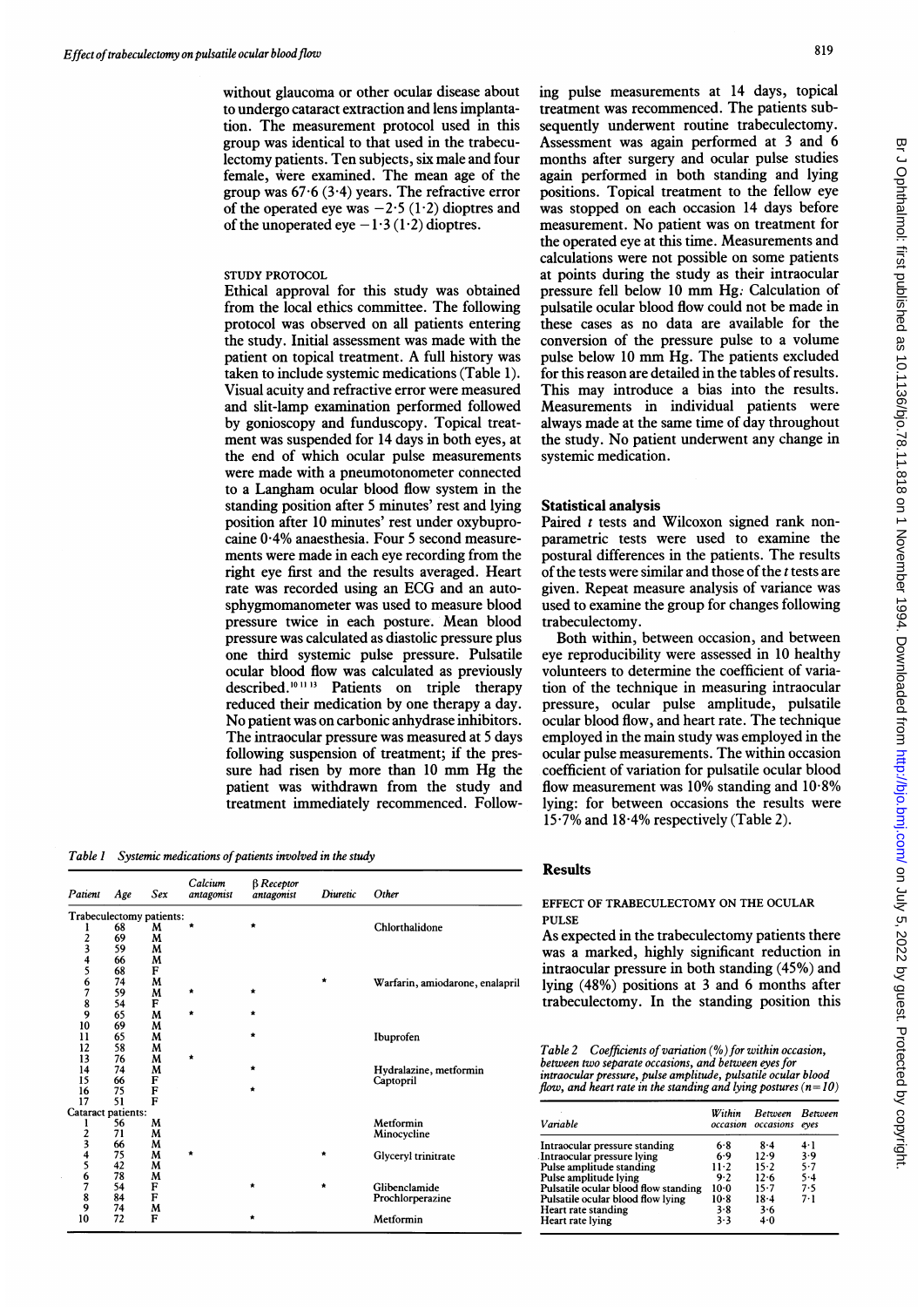games<br>
Was associated with no significant decrease in the although this did not reach statistical signific was associated with no significant decrease in the pulse amplitude at 3 months but pulsatile ocular blood flow increased significantly  $(95 (36) \mu\text{l/min}$ , 31% of the preoperative value). There was a significant decrease in the pulse amplitude at 6 months of  $0.4$  ( $0.2$ ) mm Hg and a significant increase in the pulsatile ocular blood flow of 91 (46)  $\mu$ I/min (29% of the preoperative value). Systemic variables of heart rate, mean blood pressure, and systemic pulse pressure remained unchanged during the examination period  $(Table 3)$ .

> In the lying position pulse amplitude was significantly reduced by 31% following trabeculectomy but pulsatile ocular blood flow was virtually unchanged from the preoperative value (Table 3).

> No significant changes in intraocular pressure or ocular pulse variables were recorded in the unoperated eye in either the standing or the lying position during the course of the study (Table 3).

Using the coefficient of variation calculations the between occasion standard deviation for preoperative pulsatile ocular blood flow in the standing patients with glaucoma should be 55-6 ul/min. The mean postoperative difference in blood flow was 93  $\mu$ l/min. This gives the standing results a power of 98% with a two sided significance of  $0.05$ .

## EFFECT OF TRABECULECTOMY ON POSTURAL CHANGES IN THE OCULAR PULSE

A significant postural increase in intraocular pressure on lying occurred both before  $(4.8(0.5))$ mm Hg) and after surgery  $(2.8 (0.8)$  mm Hg at 6 months), (Table 4). Measurement of postural change in pulsatile ocular blood flow reveals a slight increase on lying down before operation although this did not reach statistical significance. Following surgery a significant decrease in pulsatile ocular blood flow was seen on lying down, 77 (15)  $\mu$ I/min at 3 months and 31 (14)  $\mu$ I/min at 6 months (Table 4). No postural change in pulsatile ocular blood flow was seen in the control eye of the patients undergoing trabeculectomy. This was a diverse group of eyes, however, some had had previous glaucoma surgery and others not. There was a significant fall in mean blood pressure and heart rate in the supine posture (Table 4). No statistically significant difference between the pre and postoperative postural changes in mean blood pressure and heart rate was detected.

## EFFECT OF CATARACT SURGERY ON THE OCULAR **PULSE**

Following surgery there was a significant reduction in intraocular pressure by  $3-9(0.9)$  mm Hg at 3 months postoperatively in the standing position and  $3.3$  (1.2) mm Hg in the lying position in the operated eye only. The change was smaller at 6 months  $(1.8 (0.7)$  mm Hg and  $1.8$  (0.9) mm Hg respectively). In the lying position this just failed to reach statistical significance. No change in the ocular pulse or its derivatives in either the standing or the lying position occurred (Table 5). There were no changes in the systemic parameters of pulse rate, mean blood pressure and systemic pulse pressure throughout the study (Table 5).

The postural changes in intraocular pressure and pulsatile ocular blood flow are shown in Table 6. A significant increase in intraocular pressure is seen together with a significant fall in pulsatile ocular blood flow in the supine posture. These changes are associated with a fall in blood

Table 3 Change in the standing and lying ocular and systemic measurements in the operated and unoperated eye after trabeculectomy (SEM). (Operated standing  $n=12$ ; unoperated standing  $n=15$ ; operated lying  $n=16$ ; unoperated lying  $n=17$ )

|                                      |                          | Operated eve              |                           |                          | Unoperated eye            |                           |  |
|--------------------------------------|--------------------------|---------------------------|---------------------------|--------------------------|---------------------------|---------------------------|--|
| Variable                             | <b>Before</b><br>surgery | 3 Months<br>after surgery | 6 Months<br>after surgery | <b>Before</b><br>surgery | 3 Months<br>after surgery | 6 Months<br>after surgery |  |
| Standing:                            |                          |                           |                           |                          |                           |                           |  |
| Intraocular pressure (mm Hg)         | 27.8(1.9)                | $15.2(1.1)$ *             | $15.3(1.0)$ *             | 23.6(1.5)                | 24(1.8)                   | 23.4(1.6)                 |  |
| Pulse amplitude (mm Hg)              | 1.9(0.1)                 | 1.7(0.2)                  | $1.5(0.2)$ *              | 1.8(0.1)                 | 1.8(0.1)                  | 1.7(0.2)                  |  |
| Pulsatile ocular blood flow (ul/min) | 310(33)                  | $405(37)$ *               | $401(65)^*$               | 345 (38)                 | 307(21)                   | 302(37)                   |  |
| Blood pressure (mm Hg)               | 111(5)                   | 111(6)                    | 113(7)                    | 109(4)                   | 106(4)                    | 108(5)                    |  |
| Systemic pulse pressure (mm Hg)      | 57(3)                    | 59(7)                     | $56(6)$ .                 | 54(5)                    | 55(5)                     | 54(4)                     |  |
| Heart rate (bpm)                     | 72(3)                    | 67(4)                     | 72(4)                     | 72(3)                    | 65(3)                     | 72(3)                     |  |
| Lying:                               |                          |                           |                           |                          |                           |                           |  |
| Intraocular pressure (mm Hg)         | 33.0(1.8)                | $16.8(1.0)$ *             | $17.3(1.0)$ *             | 28.4(1.9)                | 25.7(2.0)                 | 24.6(2.0)                 |  |
| Pulse amplitude (mm Hg)              | 2.5(0.2)                 | $1.6(0.1)$ *              | $1.6(0.2)$ *              | 2.1(0.1)                 | 2.1(0.1)                  | 2.0(0.2)                  |  |
| Pulsatile ocular blood flow (ul/min) | 333 (29)                 | 330(30)                   | 348(43)                   | 330 (33)                 | 313(27)                   | 328 (39)                  |  |
| Blood pressure (mm Hg)               | 99(3)                    | 100(3)                    | 100(4)                    | 98 (32)                  | 99(3)                     | 99(4)                     |  |
| Systemic pulse pressure (mm Hg)      | 53(4)                    | 55(4)                     | 58(4)                     | 53(3)                    | 54(4)                     | 57(4)                     |  |
| Heart rate (bpm)                     | 63(3)                    | 61(3)                     | 63(3)                     | 65(3)                    | 61(3)                     | 63(3)                     |  |

\*Significant Fischer PLSD test at 95% or more.

Table 4 Postural change in intraocular pressure and pulsatile ocular blood flow (POBF) before and after trabeculectomy (SEM) (n=17 for intraocular pressure measurement, n=17 for pulsatile ocular blood flow presurgery measurement, n=14 for<br>pulsatile ocular blood flow 3/12 post-surgery measurement, n=15 for pulsatile ocular blood flow 6/12 p

|                                                                                                                                                       | Before surgery                                             |                                 |                                       | 3 Months after surgery                                    |                                  |                                            | 6 Months after surgery                                        |                                         |                                               |
|-------------------------------------------------------------------------------------------------------------------------------------------------------|------------------------------------------------------------|---------------------------------|---------------------------------------|-----------------------------------------------------------|----------------------------------|--------------------------------------------|---------------------------------------------------------------|-----------------------------------------|-----------------------------------------------|
| Variable                                                                                                                                              | Change                                                     |                                 | p Value                               | Change                                                    |                                  | p Value                                    | Change                                                        |                                         | p Value                                       |
| Intraocular pressure (mm Hg)<br>Pulsatile ocular blood flow (ul/min)<br>Blood pressure (mm Hg)<br>Systemic pulse pressure (mm Hg)<br>Heart rate (bpm) | 4.8(0.5)<br>29 (16)<br>$11-6(1-8)$<br>3.6(2.1)<br>9.2(1.5) | 9.8<br>1-8<br>6.6<br>1.7<br>6.0 | 0.0001<br>NS<br>0.001<br>NS<br>0.0001 | 2.9(0.4)<br>$-77(15)$<br>9.2(2.0)<br>2.9(2.0)<br>6.8(1.0) | 7.6<br>$-5$<br>4.5<br>1.4<br>6.9 | 0.0001<br>0.0003<br>0.0003<br>NS<br>0.0001 | 2.8(0.8)<br>$-31(14)$<br>10.3(1.8)<br>$-0.4(1.5)$<br>7.6(1.6) | $3 - 4$<br>$-2.1$<br>5.9<br>0.28<br>4.8 | 0.003<br>0.05<br>0.0001<br><b>NS</b><br>0.002 |

NS=Not significant.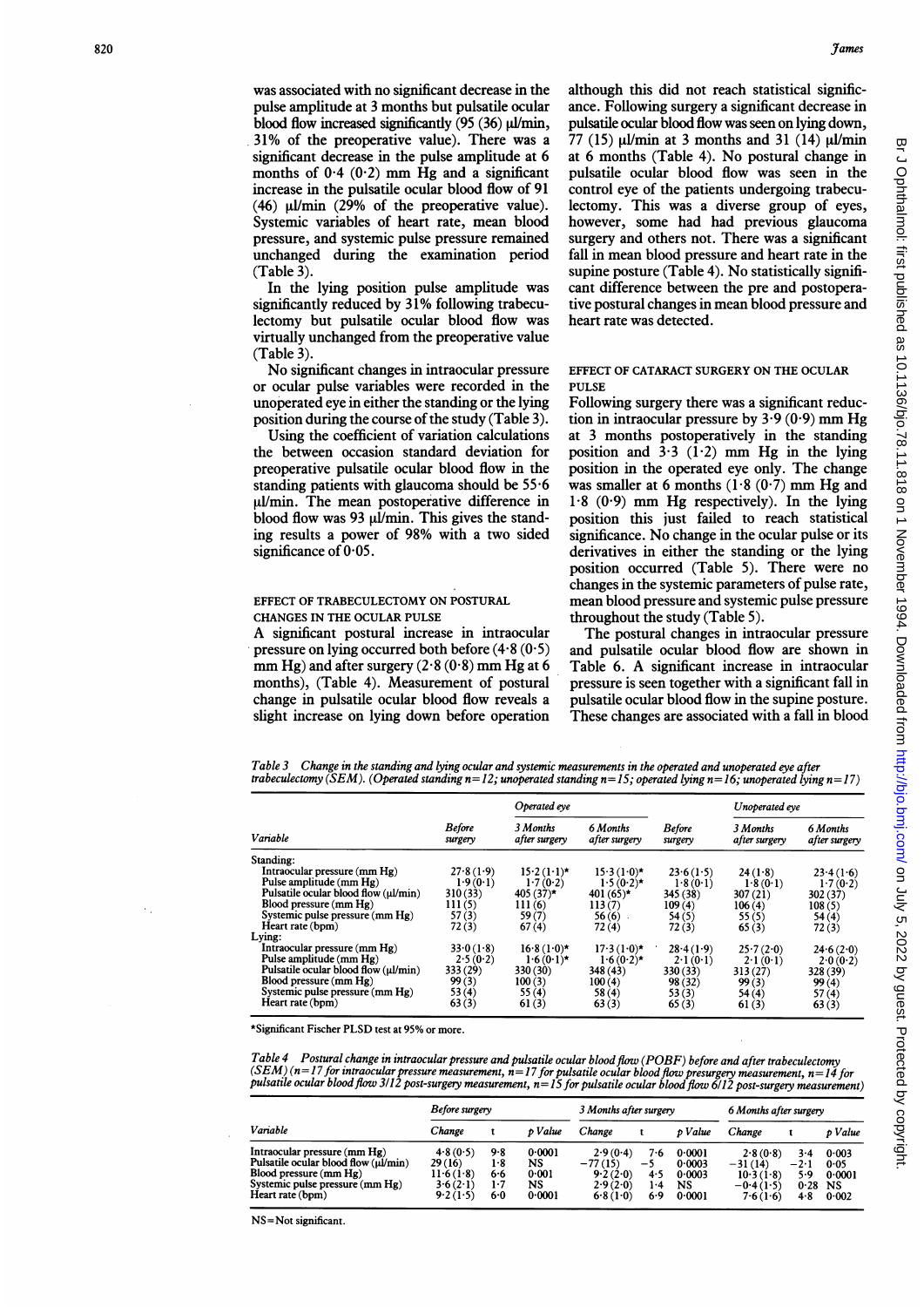|                                      |                          | Operated eye              |                           |                          | Unoperated eve            |                           |  |
|--------------------------------------|--------------------------|---------------------------|---------------------------|--------------------------|---------------------------|---------------------------|--|
| Variable                             | <b>Before</b><br>surgery | 3 Months<br>after surgery | 6 Months<br>after surgery | <b>Before</b><br>surgery | 3 Months<br>after surgery | 6 Months<br>after surgery |  |
| Standing:                            |                          |                           |                           |                          |                           |                           |  |
| Intraocular pressure (mm Hg)         | 16.2(0.7)                | $12.3(0.7)$ *             | $14.3(0.9)$ *             | 16.5(0.9)                | 16.1(1.0)                 | 16.1(0.9)                 |  |
| Pulse amplitude (mm Hg)              | 1.7(0.2)                 | 1.4(0.2)                  | 1.4(0.2)                  | 1.7(0.2)                 | 1.8(0.2)                  | 1.4(0.2)                  |  |
| Pulsatile ocular blood flow (ul/min) | 421 (46)                 | 433 (46)                  | 389 (49)                  | 412 (39)                 | 476 (48)                  | 378 (46)                  |  |
| Blood pressure (mm Hg)               | 112(4)                   | 106(4)                    | 108(4)                    |                          |                           |                           |  |
| Systemic pulse pressure (mm Hg)      | 62(4)                    | 59(4)                     | 76(3)                     | As operated eve          |                           |                           |  |
| Heart rate (bpm)                     | 74 (4)                   | 77(3)                     | 76(3)                     |                          |                           |                           |  |
| Lying:                               |                          |                           |                           |                          |                           |                           |  |
| Intraocular pressure (mm Hg)         | 19.2(0.7)                | $15.9(0.9)$ *             | 17.4(1.0)                 | 19.2(0.7)                | 19.3(1.0)                 | 18.6(0.8)                 |  |
| Pulse amplitude (mm Hg)              | 1.7(0.2)                 | 1.6(0.2)                  | 1.6(0.2)                  | 1.7(0.2)                 | 1.8(0.2)                  | 1.7(0.2)                  |  |
| Pulsatile ocular blood flow (ul/min) | 338 (39)                 | 369(42)                   | 339 (39)                  | 341 (43)                 | 369(42)                   | 339 (39)                  |  |
| Blood pressure (mm Hg)               | 102(6)                   | 102(4)                    | 98(4)                     |                          |                           |                           |  |
| Systemic pulse pressure (mm Hg)      | 59(5)                    | 59(5)                     | 58(2)                     | As operated eye          |                           |                           |  |
| Heart rate (bpm)                     | 65(3)                    | 66(3)                     | 67(2)                     |                          |                           |                           |  |

\*Significant Fischer PLSD test at 95% or more.

Table 6 Postural change in intraocular pressure and pulsatile ocular blood flow before and after uncomplicated cataract extraction (SEM) ( $n=10$ )

|                                                                                                                                                        | Before surgery                                            |                                    |                                        | 3 Months after surgery                                      |                                      |                                                 | 6 Months after surgery                                  |                                               |                                        |
|--------------------------------------------------------------------------------------------------------------------------------------------------------|-----------------------------------------------------------|------------------------------------|----------------------------------------|-------------------------------------------------------------|--------------------------------------|-------------------------------------------------|---------------------------------------------------------|-----------------------------------------------|----------------------------------------|
| Variable                                                                                                                                               | Change                                                    |                                    | p Value                                | Change                                                      |                                      | o Value                                         | Change                                                  |                                               | p Value                                |
| Intraocular pressure $(mm Hg)$<br>Pulsatile ocular blood flow (µl/min)<br>Blood pressure (mm Hg)<br>Systemic pulse pressure (mm Hg)<br>Hear rate (bpm) | 3.0(0.4)<br>$-83(18)$<br>4.9(1.2)<br>3.3(4.1)<br>8.7(2.8) | 6.9<br>$-4.5$<br>4.1<br>0.8<br>3-1 | 0.0001<br>0.001<br>0.003<br>NS<br>0.01 | 3.6(0.5)<br>$-64(38)$<br>2.2(2.9)<br>$-0.8(3)$<br>10.7(2.4) | 7.2<br>$-1.7$<br>0.77<br>0.27<br>4.4 | 0.0001<br>NS<br><b>NS</b><br><b>NS</b><br>0.002 | 3.1(0.5)<br>$-50(19)$<br>4.4(2.6)<br>0.4(4)<br>8.8(1.8) | 6.2<br>$-6.2$<br>1.7<br>0 <sup>1</sup><br>4.8 | 0.0002<br>0.03<br>NS<br>0.001<br>0.001 |

NS=Not significant.

pressure and heart rate (Table 6). The fall in blood pressure did not reach statistical significance postoperatively.

## **Discussion**

The effect that surgery has on the generation of the ocular pulse must first be discussed before considering the effect of trabeculectomy on pulsatile ocular blood flow. No significant change in pulsatile ocular blood flow following surgery was observed in patients undergoing cataract extraction although there was a small but significant reduction in intraocular pressure in the operated eye. This suggests that intraocular surgery itself, particularly healing and fibrosis of a wound which might be expected to result in a change in ocular rigidity, does not significantly alter the characteristics of the ocular pulse. There are, however, obvious differences between the two operations. The presence of a drainage bleb may theoretically dampen down the ocular pulse thus reducing the estimate of pulsatile ocular blood flow. It is interesting in this respect that, as in another study, $15$  the postural increase in intraocular pressure on assuming the supine posture persisted postoperatively. This suggests that a filtering operation, although lowering the overall level of intraocular pressure does not alter the response of the eye to physiological manoeuvres that alter intraocular pressure. As this is true for the postural change in intraocular pressure it is likely that it is also true for the much faster pulsatile elevations in intraocular pressure during the cardiac cycle. It also appears that any induction of changes in corneal curvature following the two surgical procedures does not significantly alter the ocular pulse. Furthermore, changes in

corneal curvature following trabeculectomy appear slight.'6

In a longitudinal study changes in systemic variables (heart rate, mean blood pressure, and systemic pulse pressure) must also be considered. No significant change occurred in these variables. Additionally, there was no significant change in the ocular pulse and its derivatives in the unoperated eye. This would be expected for no significant change in intraocular pressure was seen throughout the study in the unoperated eye.

It is probably better to think of the calculated pulsatile ocular blood flow produced using this technique as an index of pulsatile blood flow rather than an absolute measure; they may, for example, be affected by variables that are not associated with ocular blood flow such as the axial length of the eye. <sup>17</sup> The technique measures only pulsatile flow and the proportion of pulsatile flow to total flow is unknown and may vary.'8 An increase in the proportion of non-pulsatile flow would be anticipated as intraocular pressure fell. Measurements should, however, have validity in a longitudinal study in which systemic variables are constant, and the ocular dimensions (axial length) unchanged.

The increase in pulsatile ocular blood flow in the standing position following trabeculectomy would thus appear to be of significance. Trabeculectomy is associated with a large decrease in intraocular pressure. If no autoregulation exists this causes an increase in perfusion pressure which will increase both pulsatile and nonpulsatile flow. This would appear to be the situation in the standing posture. In the lying posture a reduction in pulsatile ocular blood flow compared with the standing measurements has previously been reported in patients with chronic open angle glaucoma and low tension

821